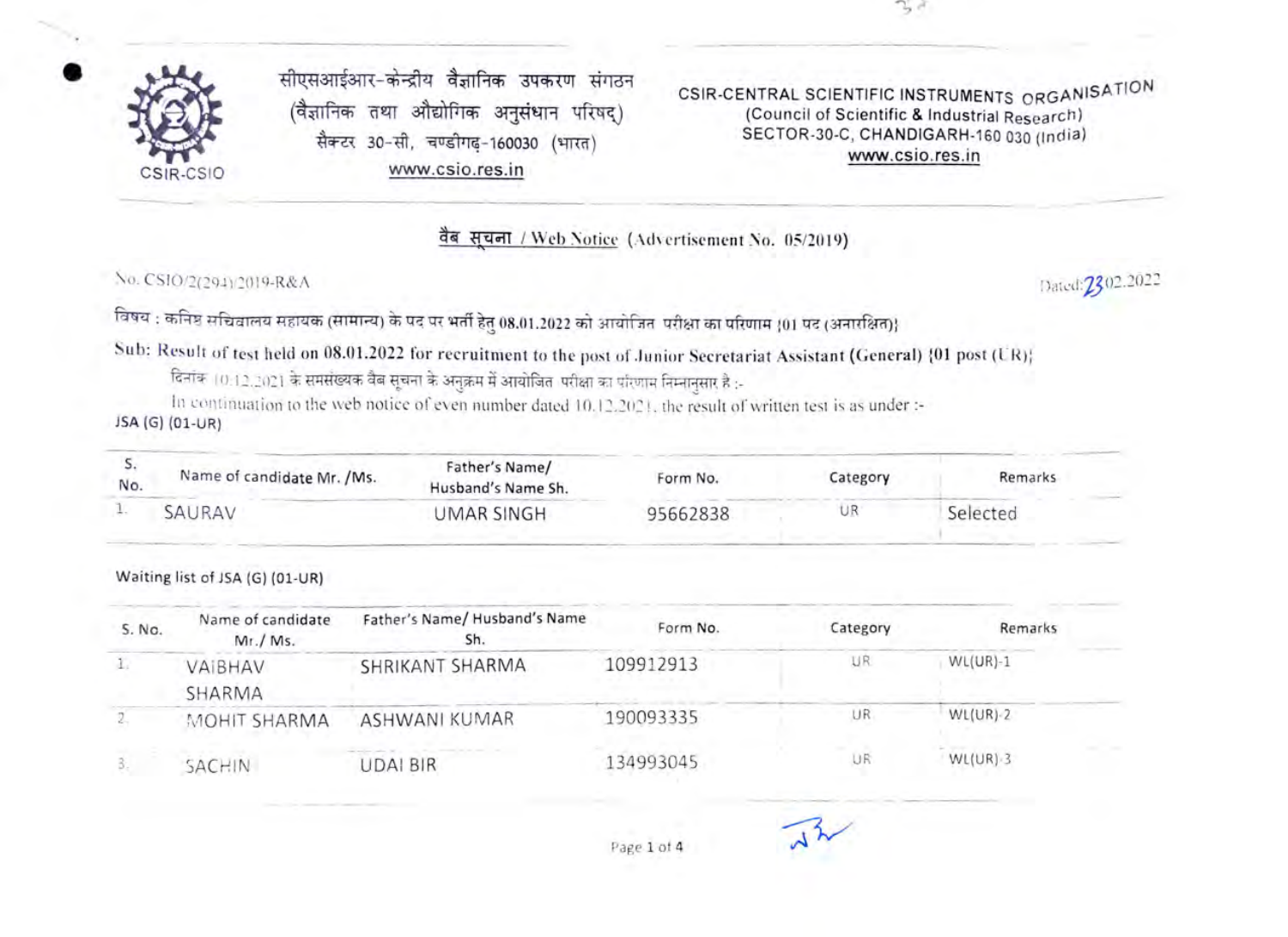Detailed marks of all candidates who appeared in written examination.

| क्र.सं.<br>S. Vo. | अनक्रमांक /प्रपन्न<br>स.<br>Roll No. / Form<br>No. | उम्मीदवार का नाम (श्री/सृशी)<br>Name of candidate<br>(Sh./Ms.) | पिता/पति का नाम (श्री)<br>Father's/Husband's Name<br>(Sh.) | 200<br>(Threshold marks for Paper-I is<br>$120$ ) | Marks obtained in Paper-I out of Narks obtained in Paper-II out of<br>300 if applicable/merit list if<br>applicable<br>(Cut off marks 120) |  |
|-------------------|----------------------------------------------------|----------------------------------------------------------------|------------------------------------------------------------|---------------------------------------------------|--------------------------------------------------------------------------------------------------------------------------------------------|--|
| л.                | 8262378                                            | HEENA SHARMA                                                   | NARINDER<br>SHARMA                                         | PAL 108                                           | <b>NA</b>                                                                                                                                  |  |
| $\mathbb{Z}_{-}$  | 11112393                                           | Kajal                                                          | Subhash Chand                                              | 098                                               | <b>NA</b>                                                                                                                                  |  |
| 3.                | 19662438                                           | SEEMA SHARMA                                                   | DINA NATH SHARMA                                           | 150                                               | 78 (16)                                                                                                                                    |  |
| 4.                | 31252499                                           | <b>MONIKA</b>                                                  | DINA NATH SHARMA                                           | 116                                               | <b>NA</b>                                                                                                                                  |  |
| 5.                | 43602564                                           | SHELJA KUMARI                                                  | LATE SH VED KUMAR                                          | 088                                               | <b>NA</b>                                                                                                                                  |  |
| 6                 | 47212583                                           | <b>SHUBHAM KUMAR</b>                                           | <b>RAJPAL SINGH</b>                                        | 162                                               | 127(10)                                                                                                                                    |  |
| 7.                | 48922592                                           | PARAMJIT                                                       | <b>SUNIL KUMAR</b>                                         | 128                                               | 128 (09)                                                                                                                                   |  |
| 8.                | 53292615                                           | ANOOP SINGH                                                    | RAMESH KUMAR                                               | 140                                               | 87(14)                                                                                                                                     |  |
| $\overline{9}$    | 67922692                                           | <b>DEEPAK VIR</b>                                              | RAMESH CHAND                                               | 96                                                | <b>NA</b>                                                                                                                                  |  |
| 10                | 88822802                                           | <b>SAHIL THAKUR</b>                                            | <b>SUBHASH THAKUR</b>                                      | 172                                               | 141 (05)                                                                                                                                   |  |

 $\lambda$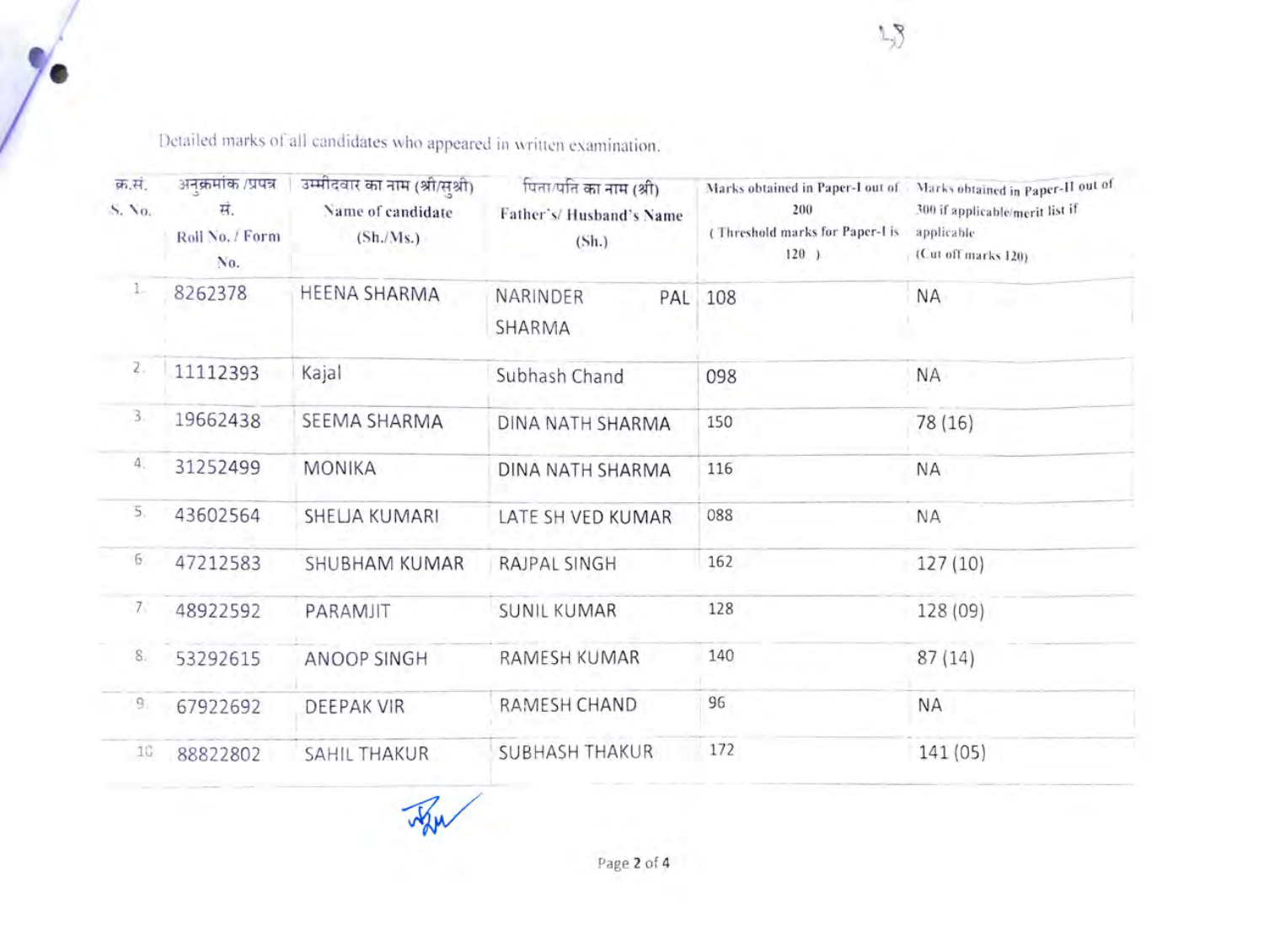|     |                  |                              |                                    |        | 39        |
|-----|------------------|------------------------------|------------------------------------|--------|-----------|
|     | 11. 95662838     | SAURAV                       | <b>UMAR SINGH</b>                  | 172    | 192 (01)  |
| 12. | 105162888        | <b>VISHAL</b>                | RAMESH CHAND                       | 128    | 76(17)    |
|     | 13. 108582906    | ANU SAINI                    | MOHINDER SINGH                     | 148    | 138 (06)  |
| 14. | 109342910        | <b>GEETA YADAV</b>           | SH RAM ASRA YADAV                  | 122    | 88 (13)   |
| 15. | 109912913        | VAIBHAV SHARMA               | SHRIKANT SHARMA                    | 154    | 166(02)   |
| 16. | 123402984        | SIDHANT                      | KUMAR<br><b>SUSHIL</b><br>AGGARWAL | 174    | 111(12)   |
| 17. | 134993045        | SACHIN                       | <b>UDAI BIR</b>                    | 168    | 145 (04)  |
| 18. | 135753049        | JITENDER KUMAR               | <b>GULSHAN KUMAR</b>               | ABSENT |           |
|     | 19. 136323052    | PARDEEP<br>NEGI              | SINGH MAN SINGH NEGI               | 120    | 136 (07)  |
|     | 20. 136703054    | HIMANSHI DHINGRA S C DHINGRA |                                    | 86     | <b>NA</b> |
| 21. | 138793065        | <b>EKTA DHULL</b>            | RAM KUMAR DHULL                    |        | ABSENT    |
|     | 22. 140503074    | ABHISHEK                     | MAHENDER SINGH                     |        | ABSENT    |
|     | 23 142403084     | HARSIMRAN                    | JASPAL SINGH                       | 86     | <b>NA</b> |
|     | 146773107<br>24. | PRATEEK<br>CHAUDHARY         | <b>DALIIT SINGH</b>                | 150    | 116(11)   |

 $\sqrt{2}$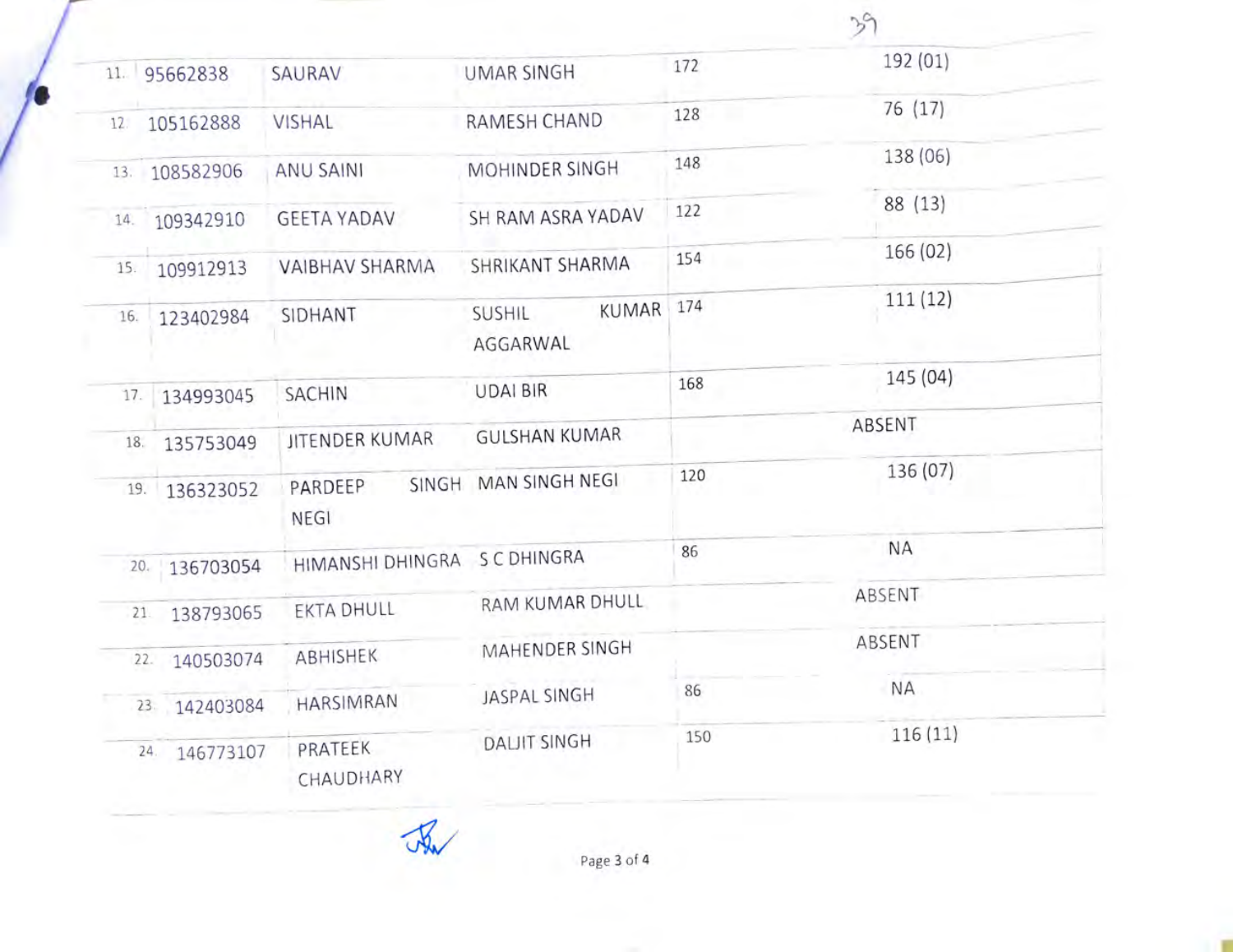| 130(08)<br>ARVIND KUMAR<br>134<br>156843160<br>PUNNU NATH<br>25.<br>ABSENT<br><b>VARUN BANSAL</b><br>160073177<br><b>ASHOK KUMAR</b><br>26<br>82(15)<br>124<br><b>KAMAL GUPTA</b><br>SATISH KUMAR GUPTA<br>180783286<br>27.<br>ABSENT<br>SATISH KUMAR GUPTA<br>DEEPAK GUPTA<br>181923292<br>28.<br>146 (03)<br>144<br>ASHWANI KUMAR<br><b>MOHIT SHARMA</b><br>190093335<br>29.<br>अभ्यर्थी के कार्यग्रहण न करने की स्थिति में रिक्ति के होने अथवा जहाँ अभ्यर्थी कार्यभार ग्रहण करता है परन्तु कार्यभार ग्रहण करने की तिथि से<br>एक वर्ष की अवधि में त्यागपत्र देने या मृत्यु होने पर रिक्ति के होने पर प्रतीक्षा सूची परिचालित होगी।<br>Waitlist panel will operate in the event of occurrence of a vacancy caused by non-joining of the candidate or where a candidate joins but he<br>resigns or dies within a period of one year from the date of his joining. |  |  |  |
|-------------------------------------------------------------------------------------------------------------------------------------------------------------------------------------------------------------------------------------------------------------------------------------------------------------------------------------------------------------------------------------------------------------------------------------------------------------------------------------------------------------------------------------------------------------------------------------------------------------------------------------------------------------------------------------------------------------------------------------------------------------------------------------------------------------------------------------------------------------------|--|--|--|
|                                                                                                                                                                                                                                                                                                                                                                                                                                                                                                                                                                                                                                                                                                                                                                                                                                                                   |  |  |  |
|                                                                                                                                                                                                                                                                                                                                                                                                                                                                                                                                                                                                                                                                                                                                                                                                                                                                   |  |  |  |
|                                                                                                                                                                                                                                                                                                                                                                                                                                                                                                                                                                                                                                                                                                                                                                                                                                                                   |  |  |  |
|                                                                                                                                                                                                                                                                                                                                                                                                                                                                                                                                                                                                                                                                                                                                                                                                                                                                   |  |  |  |
|                                                                                                                                                                                                                                                                                                                                                                                                                                                                                                                                                                                                                                                                                                                                                                                                                                                                   |  |  |  |
|                                                                                                                                                                                                                                                                                                                                                                                                                                                                                                                                                                                                                                                                                                                                                                                                                                                                   |  |  |  |
|                                                                                                                                                                                                                                                                                                                                                                                                                                                                                                                                                                                                                                                                                                                                                                                                                                                                   |  |  |  |

नियुक्ति से पूर्व की औपचारिकताओं के समापन हेतु चयनित अभ्यर्थी के लिए नियुक्ति प्रस्ताव अलग से जारी किया जा रहा है।<br>Offer of appointment to the selected candidate is being issued separately for completion of pre-appointmen

The result is subject to all concerned candidates fullilling the minimum eligibility criteria as mentioned in advertisement no. 05/2019.

प्रशासन नियंत्रक/ Controller of Administration

जसबंत राम/ Jaswant Rai प्रशासा<sup>र</sup> निया। कार Controller of Administrato CSIR Central Scientific Instruments Organisation Sector 30-C, Chandigarh-160 030, (ladia)